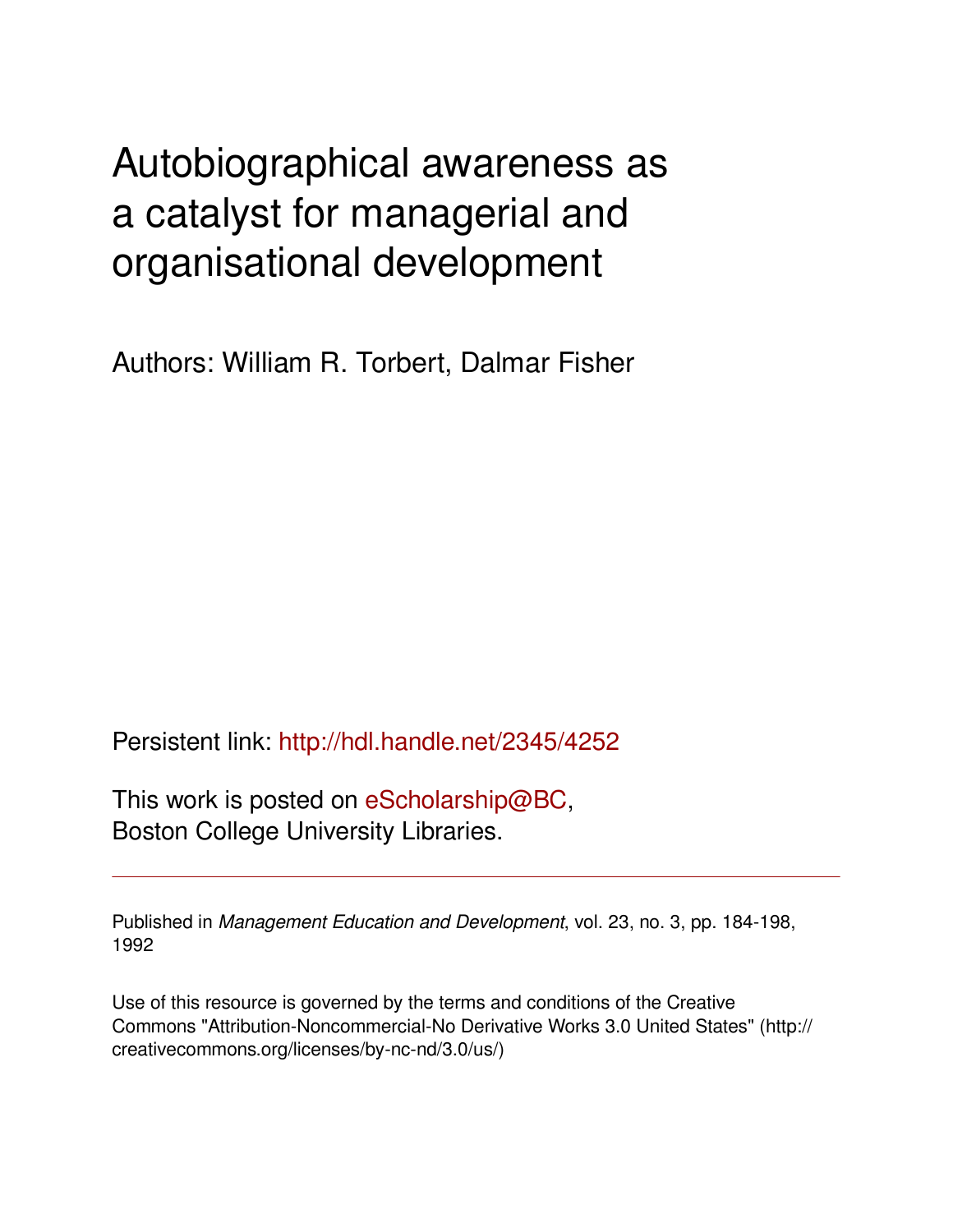# **AUTOBIOGRAPHICAL AWARENESS AS A CATALYST FOR MANAGERIAL AND ORGANISATIONAL DEVELOPMENT**

# *WILLIAM TORBERTand DALMAR FISHER Carroll School ofManagement Boston College*

This article argues and illustrates that autobiographical research, writing, and conservation that engenders autobiographical awareness, form a significant catalyst for managerial and organisational development toward continual quality improvement and the creation of learning organisations.

The article *also* argues that autobiographical writing and conversation is a key process - indeed, an indispensable process - in social scientific research based on the action inquiry paradigm (Torbert, 1991).

#### *Previous Findings*

According to our previous developmental studies of managers and organisations (Fisher, Merron and Torbert, 1987; Fisher and Torbert, 1991; Torbert, 1987, 1991), the earliest stages of managerial and organisational development that encourage continual quality improvement in practice are the parallel and analogous Strategist and Collaborative Inquiry stages (see Table 1). Table 1 shows that very few managers (around 10%) and few organisations develop to these parallel stages. These findings therefore raise the question: what activities are representative of a Collaborative Inquiry stage learning organisation and are conducive to managers' developing to the Strategist stage?

Another aspect of our research permits us to address this question. Over a number of years, we have tested 192 managers' ego development stage at least twice, over periods ranging from 21 months to eight years, using Loevinger's sentence completion form (Loevinger and Wessler, 1978). Of these 192, 25 had experienced one or two developmental transformations, and the other 167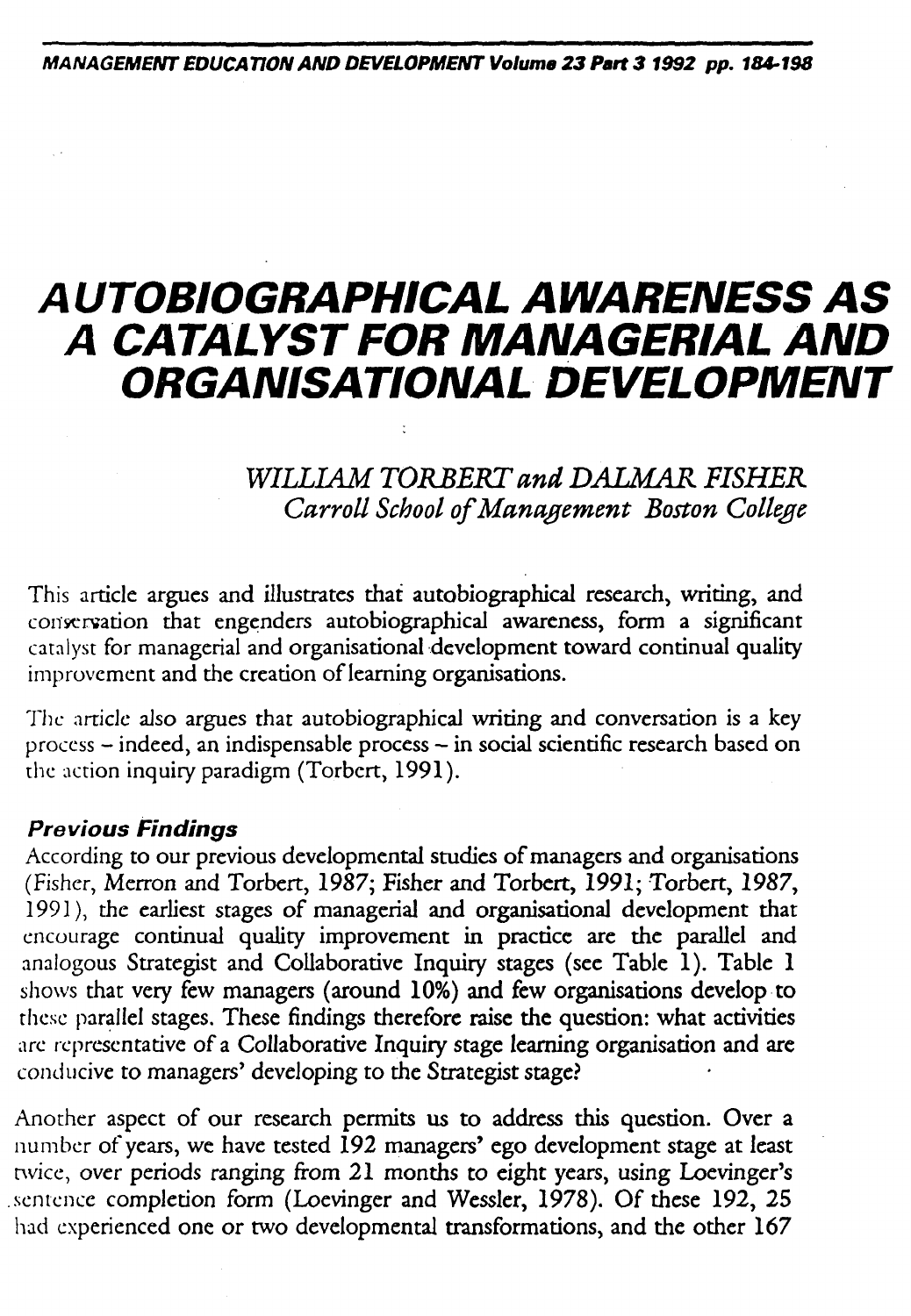#### AUTOBIOGRAPHICAL AWARENESS AS A CATALYST FOR MANAGERIAL AND ORGANISATIONAL DEVELOPMENT

had remained at the same developmental stage. What accounts for the difference? Perhaps many factors, but our research documents one factor the presence or absence of which correlates strongly with whether or not the individual experienced developmental transformation during the period under study (see Figure 1).

| % Managers<br>$(n=497)$ |       |                                                                           |                                                                                                                                  |
|-------------------------|-------|---------------------------------------------------------------------------|----------------------------------------------------------------------------------------------------------------------------------|
| at stage<br>%           | Stage | Personal development                                                      | Organisational development                                                                                                       |
| 0%                      | ı     | Impulsive<br>Impulses rule reflexes                                       | Conception<br>Dreams about creating new<br>organisation                                                                          |
| 2%                      | 2     | Opportunist<br>Needs rule impulses<br>commitments                         | Investments<br>Spiritual, network, and<br>financial                                                                              |
| 8%                      | 3     | Diplomat<br>Norms rule needs                                              | Incorporation<br>Products or services satisfy<br>market or political<br>constituency                                             |
| 46%                     | 4     | Technician<br>Craft logic rules norms                                     | Experiments<br>Alternative structures and<br>strategies tested                                                                   |
| 34%                     | 5     | Achiever<br>System effectiveness<br>rules craft logic                     | Systematic Productivity<br>Single structure/strategy<br>institutionalised                                                        |
| 10%                     | 6     | Strategist<br>Principle rules system                                      | Collaborative Inquiry<br>Self-amending structure to<br>match dream/mission                                                       |
| 0%                      | 7     | Magician<br>Process (interplay of<br>principle/action)<br>rules principle | Foundational Community<br>Structure fails, spirit<br>sustains                                                                    |
| 0%                      | 8     | Ironist<br>Intersystemic development<br>rules process                     | Liberating Disciplines<br>Widen members' awareness<br>of splits or alignments<br>among mission/structure/<br>operations/outcomes |

*Table 1 Stages ofPersonal and Organisational Development*

(based on Torbert, *Managing the Corporate Dream*, 1987, and The Power of Balance, 1991)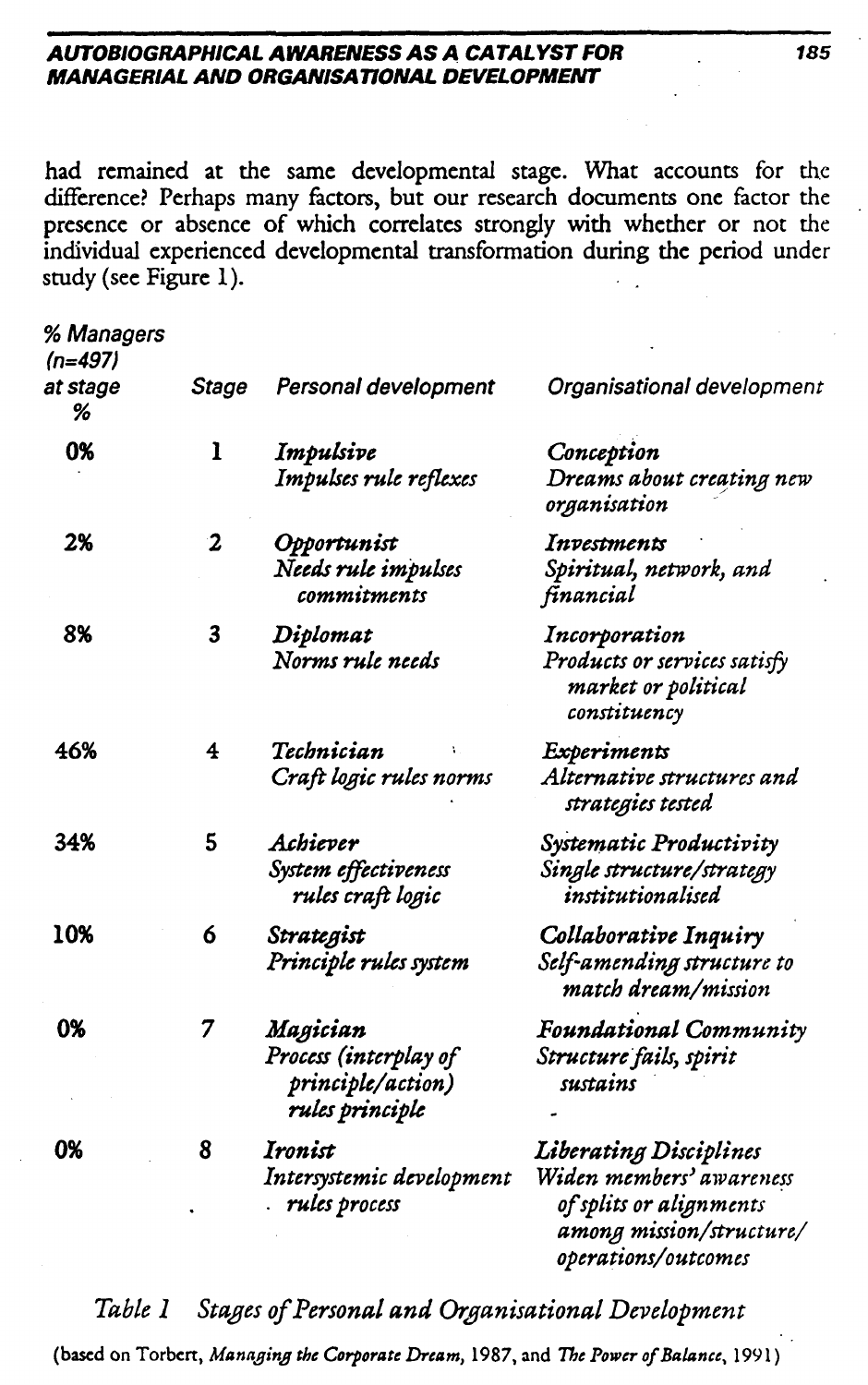Figure 1 shows that 22 of the 25 adults we studied who *did* transform over several years from the Technician or Achiever stages to the Strategist stage *have participated in ongoing self-inquiry groups which integrate autobiographical conversation and writing,* with roleplays of day-to-day efficacy in work and personal relationships, and discussion of the group's own process (Torbert, 1987, 1990; Fisher and Torbert, 1991). On the other hand, 165 of the 167 persons we studied who did *not* transform to a later developmental stage over the same period also did *not* participate in such ongoing self-inquiry groups.<sup>1</sup> These findings, in turn, lead us to the question: what occurs in these self-inquiry groups that generates development? What is 'autobiographical awareness' and why is it so strongly associated with development? In one sense, this article is an effort to describe the independent variable in a field experiment.

| $\mathcal{D}_{\mathbf{q},\mathbf{r}}$                  | Did develop to<br>later stage | Did not develop to<br>later stage | Total  |
|--------------------------------------------------------|-------------------------------|-----------------------------------|--------|
| Did participatè<br>in $a/b$ self-<br>inquiry group     | v.<br>22                      | 2                                 | 24     |
| Did not<br>participate in<br>a/b self-inquiry<br>group | 3                             | 165                               | 168    |
| Totals                                                 | 25                            | 167                               | n= 192 |

*"Figure* 1 *Effects ofAutobiographical/Behavioural Self-Inquiry Groups on Managerial Development*

In the body of this article, we first present the 'autobiography' of the two different, but 'related, self-inquiry settings in which 22 of the 25 adults who developed to the Strategist stage, participated. Next, we examine more closely

<sup>&</sup>lt;sup>1</sup> These numbers result from combining findings from two different studies. The first study  $(n = 177)$  occurred in the early 1980s and involved before and after ego development measures of two Boston College MBA cohorts separated by the 21 months of the programme. The second study  $(n-17)$  occurred in the late 1980s and involved administering an ego development measure and a two-hour tape recorded interview. Figure 1 includes those members of the second study from whom we had an earlier 'pre' measure. Increasing age and educational level, the two variables most likely to correlate indepcndendy with later developmental stage, do not account for the findings shown here. Measured by Goodman and Kruskal's tau, participation in autobiographical/ behavioural self-inquiry groups improves the likelihood that a person will develop to a later stage by  $81\%$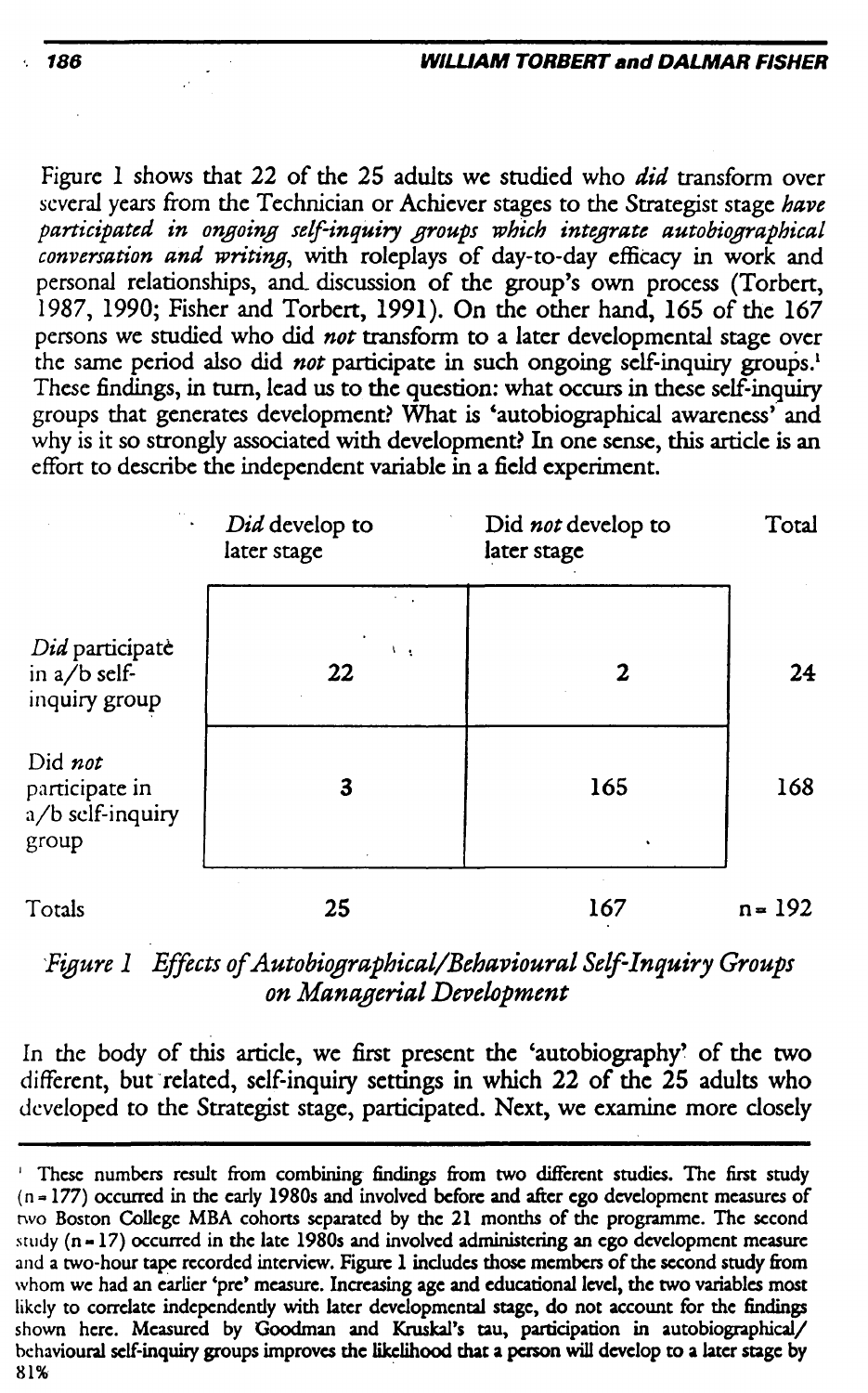#### AUTOBIOGRAPHICAL AWARENESS AS A CATALYST FOR MANAGERIAL AND ORGANISATIONAL DEVELOPMENT

the context within which participants write and talk autobiographically. Excerpts from participants' written autobiographies are included. Then we discuss what these settings imply for the conduct of human inquiry (Reason and Rowan, 1981). Finally we discuss what the' characteristics of those settings imply for quality improvement programmes that seriously aim at helping an organisation develop into a Collaborative Inquiry stage learning organisation, and helping managers develop to the Strategist stage where they can begin to understand, enact, and encourage continual quality improvement.

# The Two Self-Inquiry Settings

The two types of groups, whose autobiographical and professional inquiry-inpractice supported the developmental transformation of 22 of the 24 participating adults that we measured over several years, began with an MBA seminar entitled 'Consulting: Practice and Theory'. This course is perceived as special because there is always a waiting list for it and it requires the instructor's permission to enter, and because most of the students who take it do so as the beginning of a clinical training process for consulting, which includes working with four first-year MBA project groups during the following year. In short, entry into the course requires a high degree of voluntary initiative and commitment on the part of aspirants. Participants are asked to write three papers for the course, one of which is an autobiography (the course and the papers will be described in more detail in the next section).

Eight to ten participants continue to work together with the course instructor as consultants to four project groups during the following year, along with weekly, two-hour practicum sessions where discussion alternates between administrative issues, consulting issues in working with groups, and personal development issues that members wish to continue exploring. Such a selfinquiry-in-practice group has existed each year since 1980 (the research findings include two such groups in the early 1980s). .

The second type of self-inquiry group is a group 'of alumni from this programme, all of whom have taken the Consulting course, but not all of whom have served as consultants. This group, entirely voluntary from the outset, meets one evening every three weeks throughout the academic year and takes a weekend retreat together each summer. Most years, sub-groups of three have met regularly in between each group meeting to work together more intensively. This group discusses current, on-the-job dilemmas of the members, as well as any other personal development issues the members choose. It has existed, with some continuing and some changing membership each year, from 1985 to 1990. Although as many as three faculty members from the school have participated in given years (discussing their own developmental and onthe-job issues), the group has no formal leadership.

The gradual, long-term impact of these ongoing groups on managers' development can be exemplified by outlining the developmental careers of two members who were actually measured three times over a period of six years. The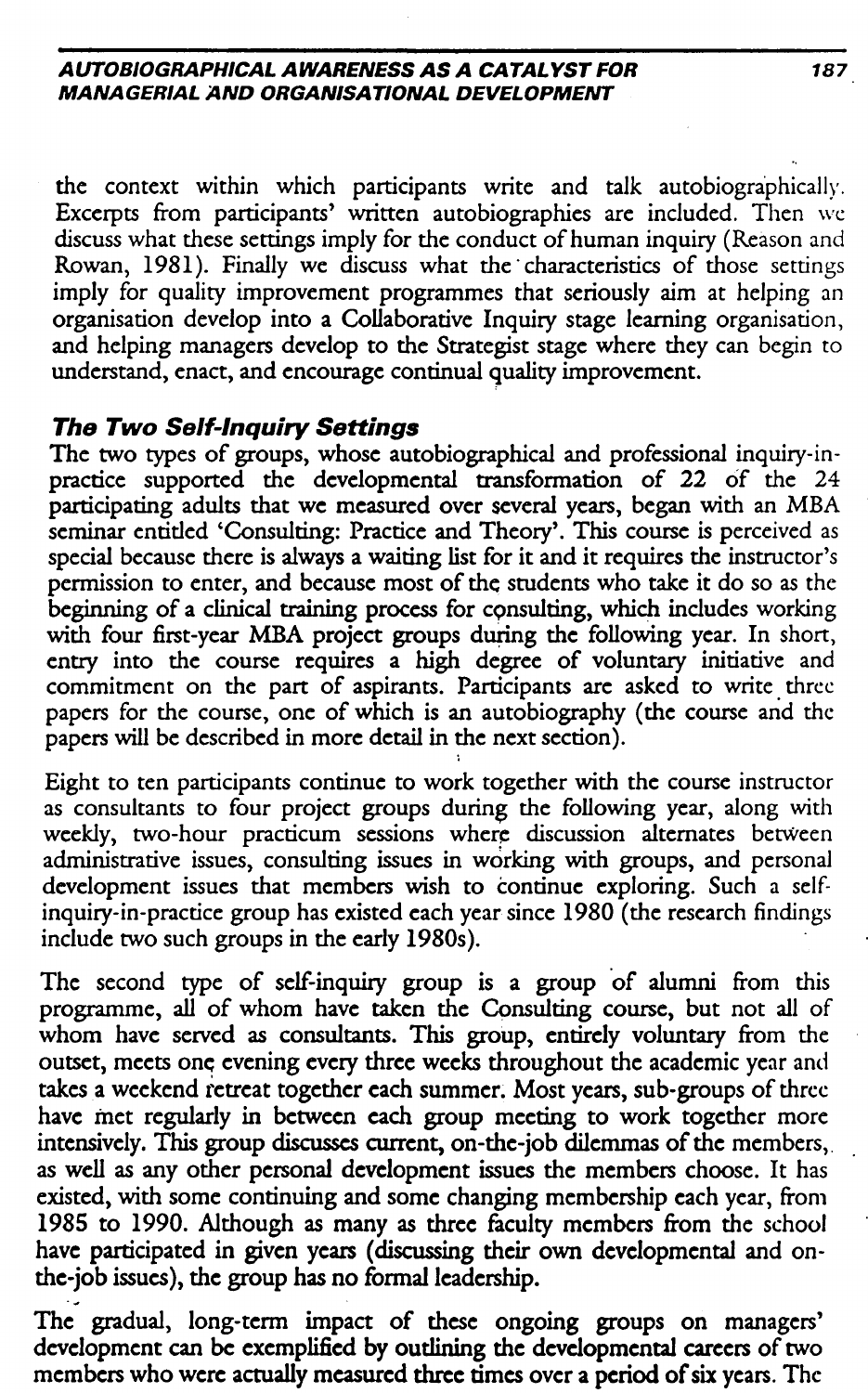first member took the consulting course, but did not serve as a consultant. Two years later, he took a 'job sabbatical' (self-financed from savings), but remained unclear about personal vision and returned to work at the same company; two years after that, he joined the alumni self-inquiry group. Throughout this time, this person was measured at the Technician stage of development. A year later, he again left his job, and this time decided to start his own small consulting company. He continued to meet with the alumni inquiry group throughout this period, and, a year after starting the business, was measured at the Strategist stage of development. Thus for this person the initial course and the autobiographical writing itself, as well as the intervening four years when he was not engaged in an ongoing self-inquiry group, did *not* generate development. However, two developmental transformations *did* occur during ongoing participation in the alumni self-inquiry group and while he was starting his own business.

The second person took the course, served the following year as a consultant, and showed a transformation from the Technician stage to the Achiever stage over the 21 month period of her MBA programme. This person joined the alumni self-inquiry group for two years, then continued meeting with one other member from that group on a regular basis for a third year. When measured at the end of a fourth year, she showed a second transformation from the Achiever stage to the Strategist stage.

In both cases, six years elapsed between the initial measure and the final measure showing two developmental changes. These are two ofonly three cases in all of our longitudinal research when a person has shown two developmental transformations during the period measured (the third person also moved from the Technician to the Strategist stage according to the measures, during the 21 months of taking the Consulting course and serving as a consultant to first-year project groups).

# **The Setting for the Autobiographical Writing**

Class time in the Consulting course is devoted to discussion of readings, to roleplays of managerial/consulting situations that participants experience at work (or in family settings, if they wish), and to feedback about the effects of each person's managerial/consulting style on others. In addition, each of the 15 participants is asked to serve as a consultant to the course itself from the first moment of the first meeting, and to intervene whenever he or she believes such intervention would further group development toward a high performing learning organisation.

One of the three papers each student writes concerns his or her consulting style as revealed by transcripts of tape recordings of course sessions (the transcripts are prepared by the students; one student/half hour of recording). Students analyse the group as a whole and their own efficacy from various theoretical perspectives (Argyris and Schon, 1974; Putnam, 1990; Rossmoore, 1989; Schein, 1969; Smith, 1991; Torbert, 1973). This paper provides students with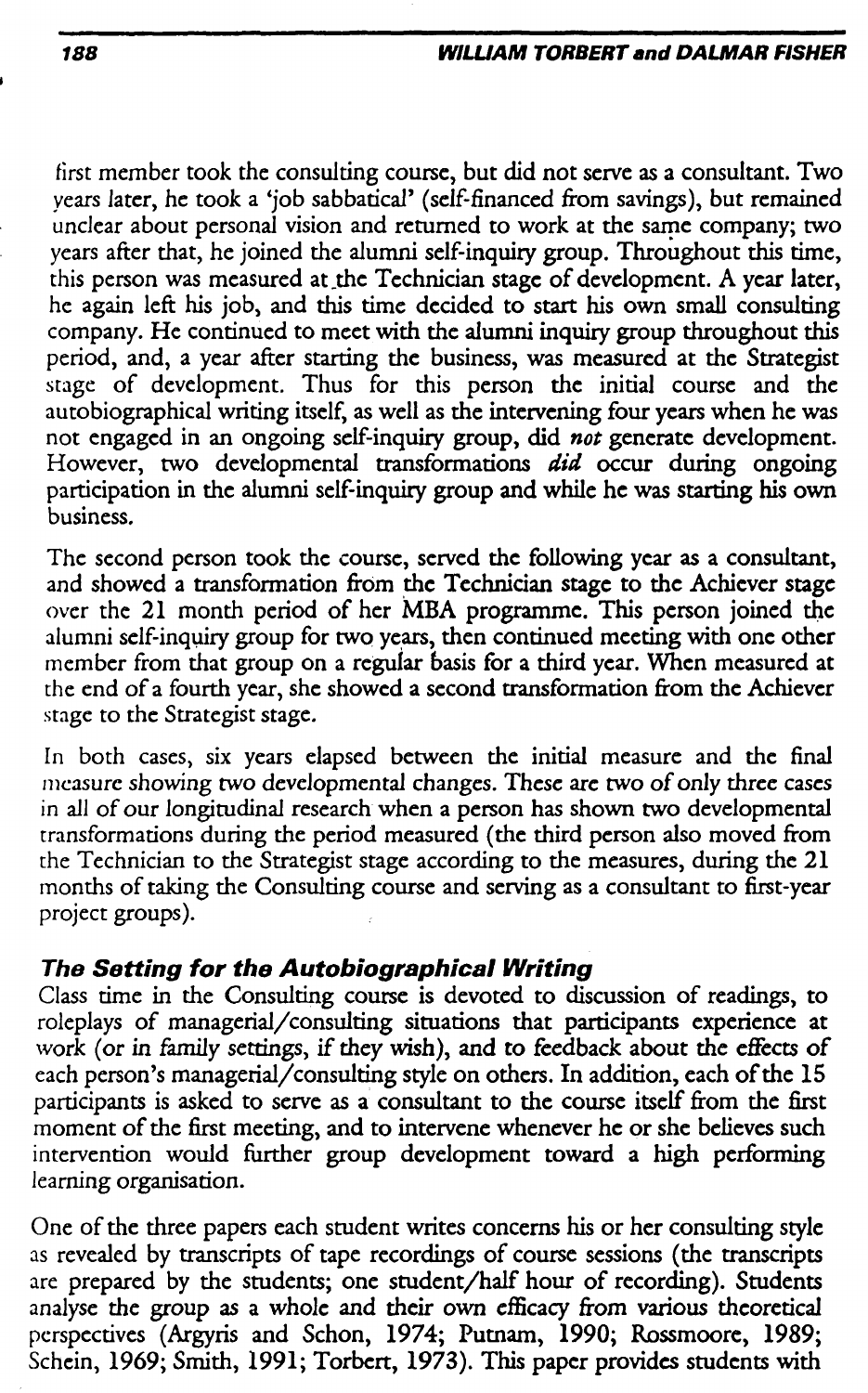#### **AUTOBIOGRAPHICAL AWARENESS AS A CATALYST FOR MANAGERIAL AND ORGANISAnONAL DEVELOPMENT**

a close 'read' of the behavioural challenges they currently face in becoming more effective as professional consultants. The exercise as a whole also cultivates students' ability to 'read' ongoing conversational action more closely. The exercise symbolises the concern in this learning process for moment-to-moment experiential awareness, choice, public testing of perceptions and intentions, and increasing efficacy. Here is an excerpt from one paper, to provide a flavour:

'1 had been reading the transcripts as we received them, but several days before the paper was due, I needed to read the entire bunch to assimilate how 1 was going to address the paper. 1 finished the first reading and was struck by several aspects of my own quotes  $\dots$  but I had no concept as to the content of the paper. So I read the transcripts through for a second time, then a third, and still had very little to write. I was stuck because I wanted to extemalise and formalise a paper, yet the very topic demanded me to internalise on paper. This has been my first lesson. I am very controlled in how much I let out.'

The paper circles around this theme of extreme self-control. As it progresses, he gradually relaxes this boundary, and in the following year he shared the 'unsharable' with the consulting group, other colleagues, and even spoke in public. The paper continues:

 $\ldots$  I first characterised my quotes using the concepts of advocacy, inquiry, and experimentation. I advocate quite a bit, inquire a fair amount, and experiment almost never . . . (three pages of detailed analysis follow)

Now we arrive at my lack of experimentation. This really relates back to the subject of my guardedness  $\dots$  I want to control what I say. I conjecture this relates back to my desire when I was going through adolescence, high school and college to keep (a certain) fact ... hidden from everyone ...' .

The second paper is the 'biography' of an organisation in which the student has worked or is currently working. This paper applies a theory of stages and transformations in organisational development (Torbert, 1987) to that organisation, attempting to 'make sense' of the organisation's current problems, dilemmas, and intervention needs (as well as fleshing out or critiquing the theory. wherever it appears inadequate). This paper has the effect, almost universally, of making more sense both out of the theory and the organisation for the student. More dramatically, the paper frequently' has the effect of increasing the student's sense of relatedness to, and strategic efficacy in, the organisation because it encourages the student to make newly 'self-evident' organisational interventions. A number of examples are offered in *Teaching Action Inquiry* (Torbert, 1991b).

Nowadays, for example, students frequently report that their organisation is sponsoring a major 'quality' initiative that they have felt anxious and sceptical about. The organisation may indeed have mixed motives and little competency in implementing such an initiative. (If it were clear and highly competent, the quality initiative wouldn't be necessary!) At the same time, students often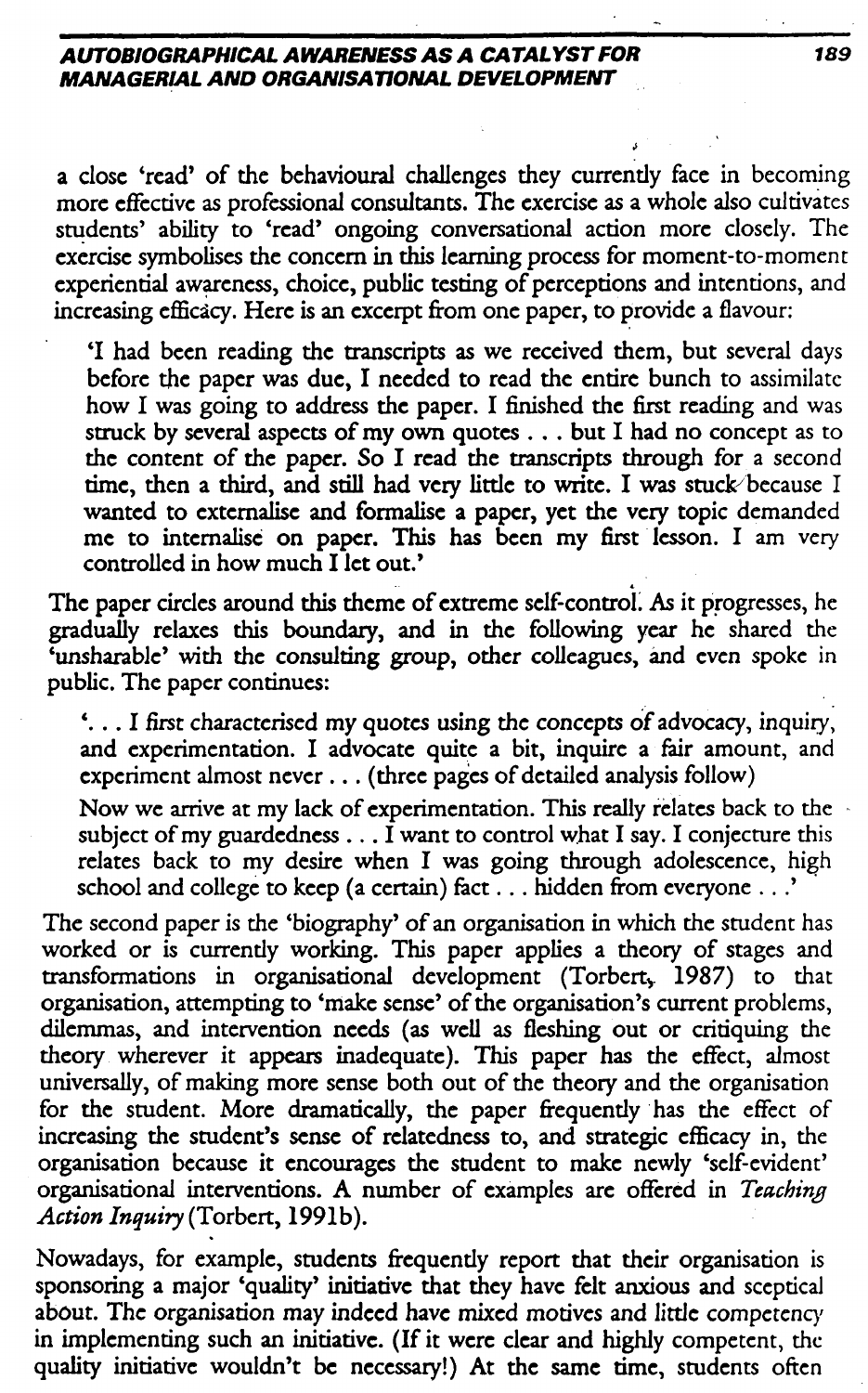recognise through writing the organisational biography that developmental transformation is inevitably 'messy', that the organisation's initiative can be used to legitimate changes they have not previously felt encouraged to take, and that they may actually be able to help the organisation as a whole succeed in better defining and accomplishing its strategic intent.

## *The Autobiography*

The third paper, as already mentioned, is an autobiography. One purpose of this assignment is to help students sharpen their current developmental position. They compare key events in their lives to the developmental growth process described in Kegan, 1982, and Kegan and Lahey, 1983; (related developmerital theories include Alexander et al, 1990; Fowler, 1981; Gilligan et al, 1990; Peny, 1970; Loevinger and Wessler, 1978). This ad-knowledge-ment helps them appreciate the depth and flavour of their commitment to their current managerial/consulting style. It also helps them to define the transformational challenges that currently face them, if they choose to face the challenges. Even more striking, writing the paper seems to open students more profoundly to their own development, as the examples below will illustrate.

This outcome would obviously *not* occur if students did not develop trust in the instructor who is reading their papers, if students were not willing to write honestly, and if students felt as though they were objectifying themselves and reducing their individuation by comparing their personal experiences to a general theory. *So,* in order for this paper to be truly meaningful, it is written after all the course meetings, where an explicit aim has been to develop high trust within the group. Also, students are urged to describe their experiences prior to any attempt to make sense of them theoretically, and then not to forcefit theory to experience. Moreover, whereas sharing of the first papers is encouraged, absolute confidentiality about these papers is cautioned (if a participant chooses to share his or her autobiography, the other is explicitly *not* obliged to reciprocate).

But, and perhaps most important, because Kegan's (1982) theory is about an open-ended logic of development itself rather than about the more closedended logics of each distinguishable stage, the comparison of their experiences ro this logic helps students to see the sense in what before was inter-stage nonsense - the hope in what before was inter-stage depression. The striking outcome is that students feel *dignified,* as Kant (1981) would predict, by experiencing that their tangled and apparently 'arbitrary' or 'wildly irrational' experiences can make rational sense in a larger, evolving sense of reasoning. Thus, through the three papers together and the conversation in these selfinquiry groups, a person's lifetime journey (the autobiography) is brought into contact with an organisation's lifetime journey (the-organisational biography), with particular attention to how effective their own micro-actions in the present are (the review of consulting style as revealed in transcripts). This kind of simultaneous appreciation for lifetime and present moment, for self and other, is what we mean in this article by the phrase 'autobiographical awareness'.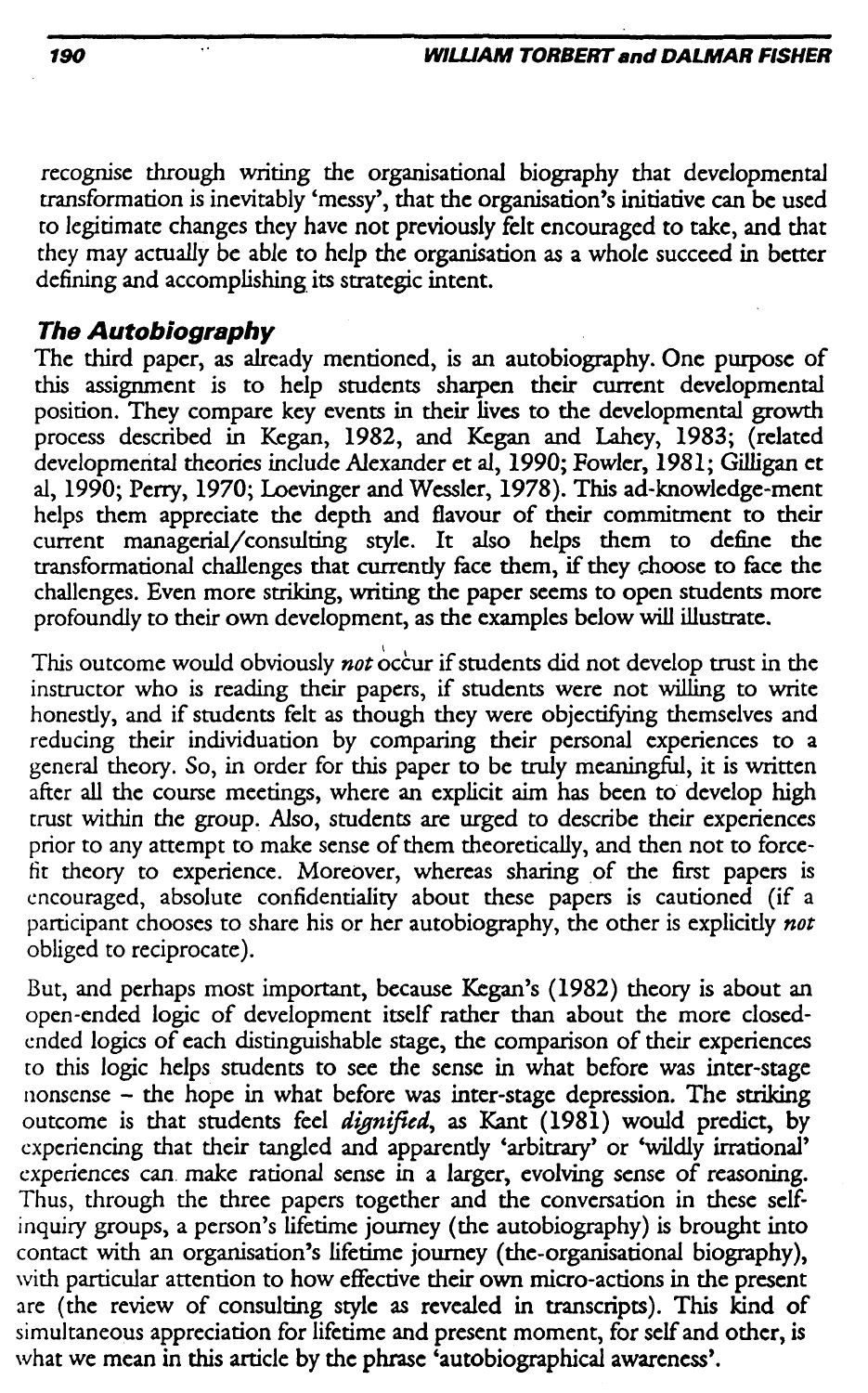#### **AUTOBIOGRAPHICAL AWARENESS AS A CATALYST FOR MANAGERIAL AND ORGANISATIONAL DEVELOPMENT**

# An Example of 'Autobiographical Awareness' in Writing

To give one example, one sometimes intimidatingly bright, crisp, focused woman wrote her autobiography at one sitting near the end of the course, after a session during which the instructor introduced a prolonged exercise about leadership, membership, and intimacy that began by asking people to recover direct memories from their sixteenth year. After discussing her most prominent sixteenth year memory with one other member, as she drove home that night, she writes, '1 suddenly saw my life on a time line and I could clearly identify thc transformations of my personality and the major and minor events that led to these transformations<sup>3</sup>.

Part of what she saw was the positive developmental meaning of the most traumatic event of her life that had occurred during that sixteenth year - how, through her actions, she had moved from a submissive 'Diplomat' interpretation of the traumatic situation to an assertive 'Technician' action. Another part of what she saw, simultaneously, was how the explicit meaning she had made of that event at the time - that she needed to toughen up and guard her boundaries - did not need to be the end of the story; indeed, that this style had become taken for granted and was now inhibiting her managerial/ consultative effectiveness.

The story concerned her Christmas visit with her beloved grandfather:

'He told me how much I reminded him of my grandmother who had died before <sup>I</sup> was born ... We sat on his bed and went through the treasures in the box and he proceeded to tell me about how much he loved me, how he loved me more than my other two cousins, and then he brought out several large savings bonds that were in my name as a testimony to his love for me. I started to cry, I felt very helpless, and very sorry for how lonely I knew he was. Then he started to touch me and take off my blouse while telling me how he always felt so close to me. I started to sob  $-$  at that moment it all came back to me. I understood why I had felt so uncomfortable before and why I detested the smell of brandy and other hard liquors. *As* he continued to undress me and kiss me, I became outraged at· the thought and thc memories that were flooding into my mind of other events of my childhood when he had done similar things to  $me$  – always offering to help me change, creating exercises and games that just we would play. I was horrified, scared, and furious, and with a strength I never really knew I had, I threw him off me and onto the floor ...

I started to change incredibly from that day on. I became very assertive and developed the attitude that things would only start happening in my life if I made them happen . . .'<sup>2</sup>

<sup>&</sup>lt;sup>2</sup> This excerpt and the following ones are quoted with permission of the authors (and they have seen and been invited to comment on a draft of this article). The papers were written at different points over the past 12 years.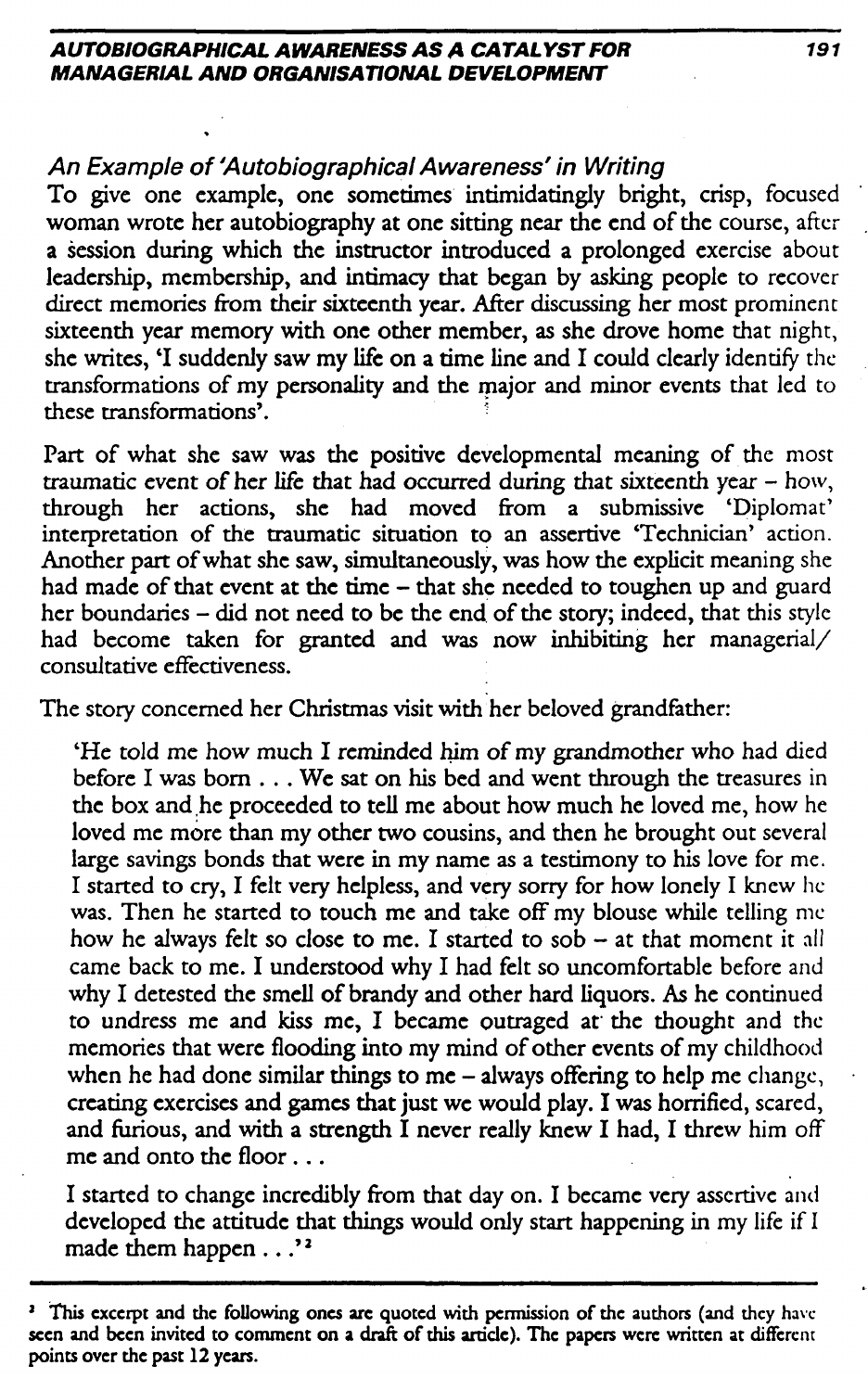By the end of the paper the student recognised that her 'hard' exterior was still very much in evidence and that she could afford to experiment with relaxing that shell. Over the following weeks and months, she proceeded to take a number of initiatives with her family and at work that conveyed sharing and caring and generated trust. At work, she helped a divided and ineffectual work group to become much more cohesive and to make significant positive contributions to an organisational change process.

#### A Second Autobiographical Excerpt

Although the assignment only suggests a 10-page paper, the average paper is twice that long, and one student wrote 77 pages of riveting and well-analysed material, concluding: '(The developmental books) are like great signposts for which I was searching, in order to get a clue as to whether  $\tilde{I}$  was on the right road, as I struggled to be more effective'. This quote may leave the impression that the student had become an uncritical 'true believer' in developmental theory, but the body of the paper carefully documents (among many other things) qualities of her experience at odds with the sequential element of developmental theory. For example, she shows how Achiever stage themes permeate all the times of her life'from the age of two and a half when she memorised the Cowboy Dan story, including when to turn the pages so that it looked like she was reading. She now realises that Cowboy Dan himself was an archetypal Achiever (long-term goals, results-oriented, striving for excellence, master of his own destiny), and she felt a deep affinity for him (and her careful memorisation indicates that she was already achieving excellence in action as well!)

This woman was extraordinarily successful in business terms. For her software company, she managed six product representatives half-time and sold to her own accounts half-time. The company had 23 other full-time sales people. Thus, she represented 1/47 of the sales force. Nevertheless, she generated a full 40% of the company's sales revenue! This extraordinary level of achievement occurred in spite of *and* because of a personal history of extraordinary physical abuse by her mother.<sup>3</sup> For example:

'My brother's birth brought another set of responsibilites into my life. My

<sup>&</sup>lt;sup>3</sup> The reader will note that, in terms of their content, both of our extended examples concern abuse and the 'dark side' of human biography. There are certainly many examples of developmental transformation that do not concern abuse  $-$  e.g. a woman illustrating how participation in the women's movement and its ideology helped her transform from the Diplomat to the Technician stage. However, none of those papers brought together as many different elements of autobiographical awareness process as these two. Hence, our choice to present these two cases. From another point of view, these cases illustrate how people in moments of developmental crisis participate in constructing the crisis situation, both in the ways they choose to act at the time and in the way they later come to interpret and reinterpret the events. Before they write their autobiographies, many of our students consider their lives rather grey and prosaic. In writing their autobiographies, they often discover the drama of their lives - the dark, the light, and the colour spectrum.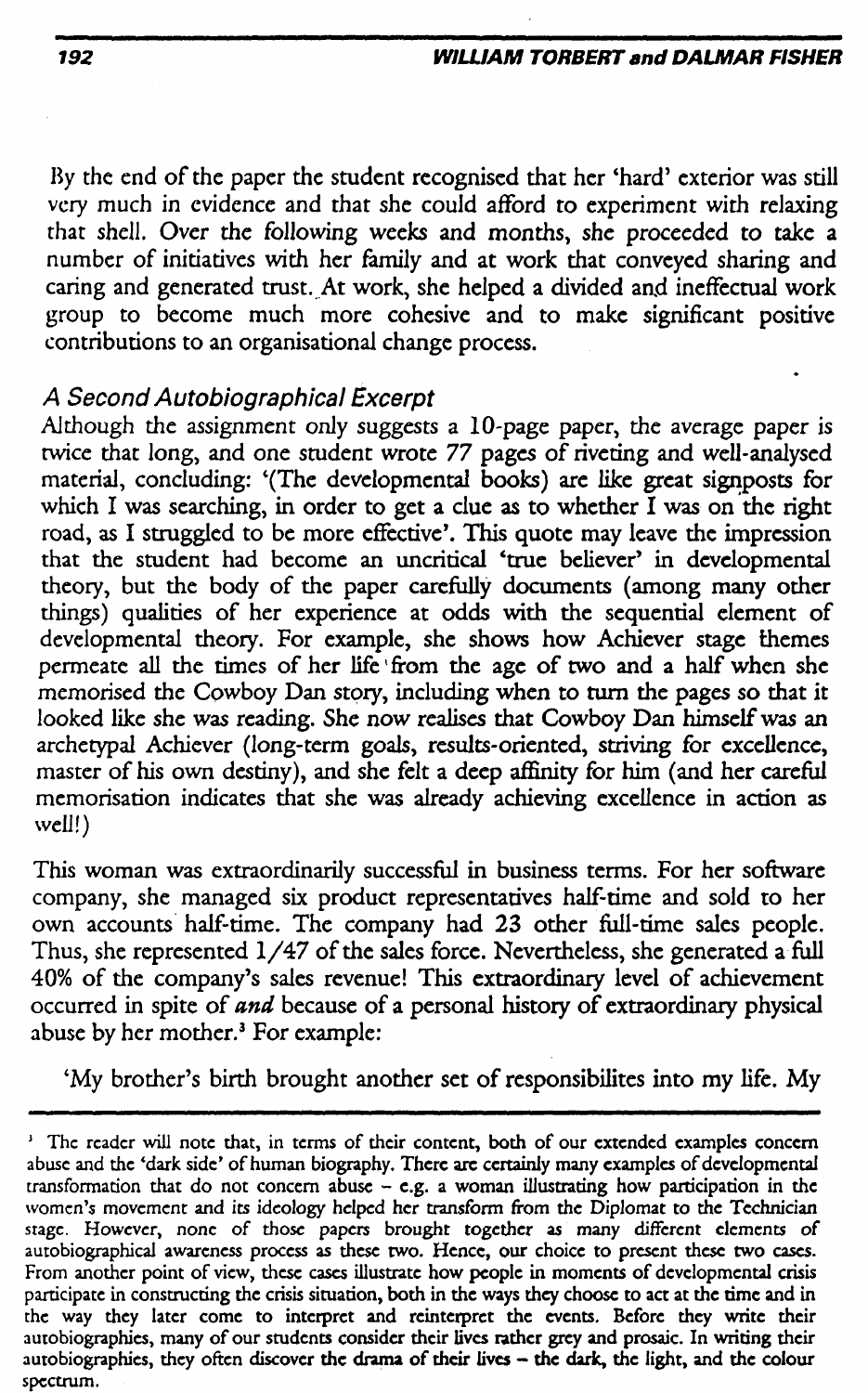mother threatened that she would kill my brother if I did not take care of him for her. Knowing how out of control my mother could get, I had no doubt that she would do this. For years now she had been cutting artidcs out of the paper about mothers who went beserk and killed their kids. I was very afraid of her and what she might do. My mother decided to have my brother sleep in my room with me so that I could get up with him in the middle of the night. At least this meant that I did not have to sleep with my mother anymore ... . My brother was colicky and therefore up most of the night. It was very difficult to go to school after having been awake with a baby all night. However, I managed to make it through all the top level courses.

. Once during this time I woke up one night to find the sun lamp turned on and pointed at me. My mother told me that she had planned to leave it on all night and let me die of sun burn! I was very afraid of her. I began to sleep with sharpened pencils in my hand, and with a knife under my mattress so that if she tried to attack me in my sleep, I would at least have a chance. I lived in total fear of my mother.'

Three years later, at the age of 17, this woman began to practise meditation:

'. . . I began to differentiate between having religious beliefs that guided one's life and the act of having to publicly manifest one's belief. This insight didn't come any too soon. I had begun to meditate, do yoga, and attempt astral projection. Through these efforts I learned to stop hearing when· my mother would beat me or verbally abuse me. My mother was driven wilder by this, and again threatened to kill my brother if I continued to do my yoga and meditation. She forced me to return all my books on meditation and Eastern culture to the library and to throw out the ones that I had bought. This forced me to realise that while some physical positions were more conducive to meditation, I could practice many elements of it, such as breathing techniques, in any position.  $\tilde{I}$  had learned a very important fact, that the outward manifestation could be in total opposition to what was happening inside ...'

These brief excerpts provide only glimpses of the bizarre life this woman led as a child, but they suffice to indicate that, mysteriously, her capacity to respond as she did in many ways strengthened her.

Now, we skip forward to the end of the paper where she is describing her current behaviour at work, which she has just learned from feedback within the self-inquiry group is in some (much less bizarre) ways analogous to her mother's ability to appear sane to the outside world while tyrannising her family:

'The description of (Harold) Geneen (of lIT) in *MCD* (Torbert, 1987) reminds me of my behaviour at this time in my life when it says of Geneen, "his own goal-oriented behaviour could be responsible for destroying a team and making a goal unreachable" (p. Ill). While I had always been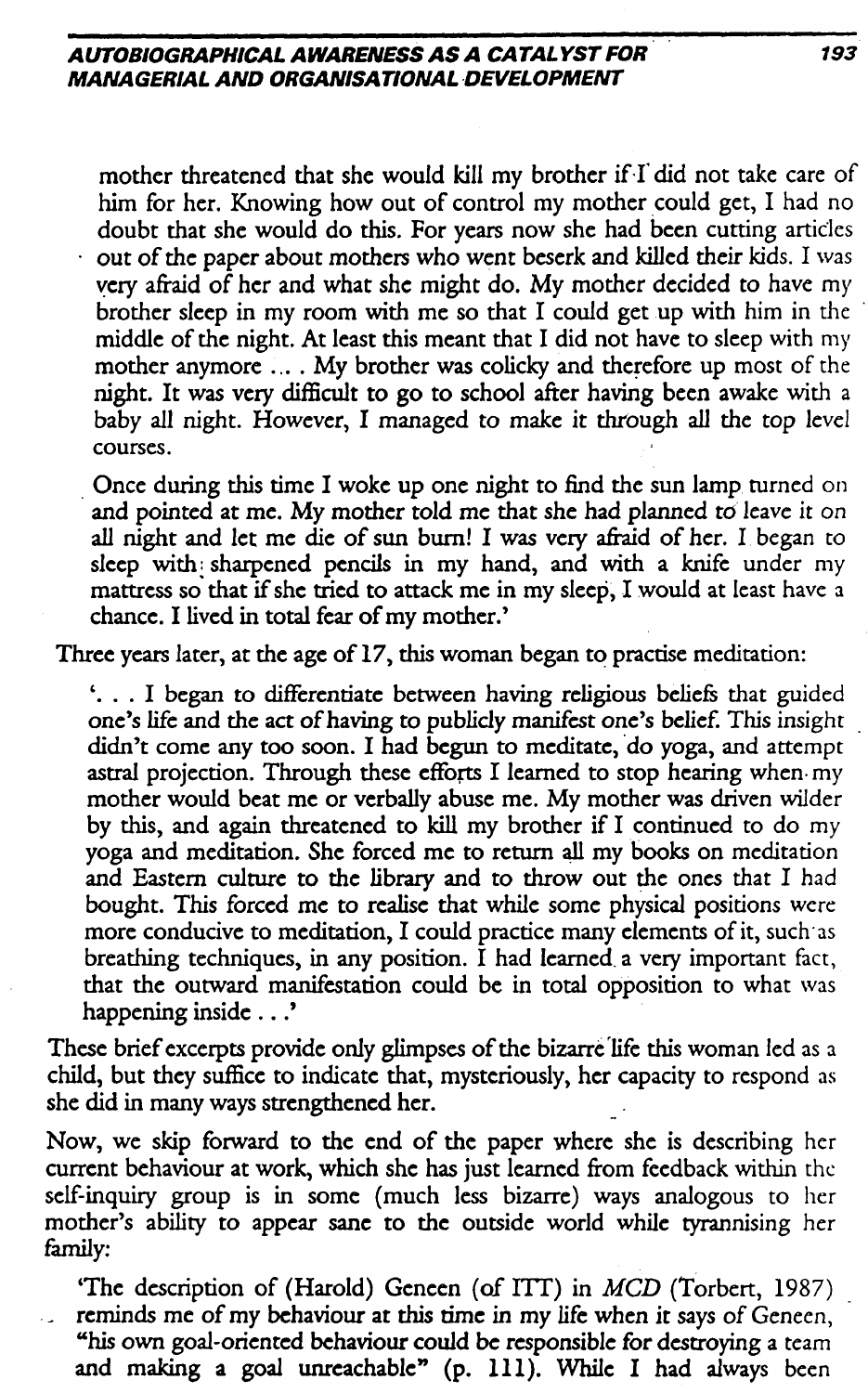

Figure 2 Single-loop, Double-loop, and Triple-loop Learning

strategically diplomatic with my customers, I would often be much too direct with in-house people. In fact, my co-workers would often ask, 'How does she sell anything if she treats customers the way she treats us?' I was still manifesting a lot of Achiever characteristics and was letting my own goal-oriented behaviour get in the way of building a team with my co-workers. (My boss) realised that I obviously couldn't be treating the customers the way I treated my co-workers. However, he was shocked when he went on a sales call and saw how dramatic the difference was. My body language, facial expressions, pace, tone, vocabulary, pattern of intonation, phraseology and total interaction was different from anything he had ever seen in me. My boss suggested that I might want to try treating my co-workers like I did my prospects. I have begun to work on this and am amazed at the results . . . I have begun to be able to more consciously select from a wider menu of behaviours in more situations. My co-workers still call me by the nickname of 'The Piranha' ... but new employees now ask old employees how on earth anyone could call a nice person like *me* a piranha! They are generally told, "She looks harmless, but don't try to get in her way. You'll be eaten alive - one bite at a time".'

Our point here is that the primary characteristic of these autobiographies is a sense of self-recognition of oneself as being involved in an ongoing evolutionary process (Torbert, 1973). This self-recognition occurs in a narrative, lifetime context that neither behavioural feedback nor atemporal 'cognitive theory' (e.g. . Argyris and Schon, 1974) ever touches. It is theory-guided, by a particular theory held in a particular way  $-$  a developmental theory that is not held too tightly or 'academically' by the instructor.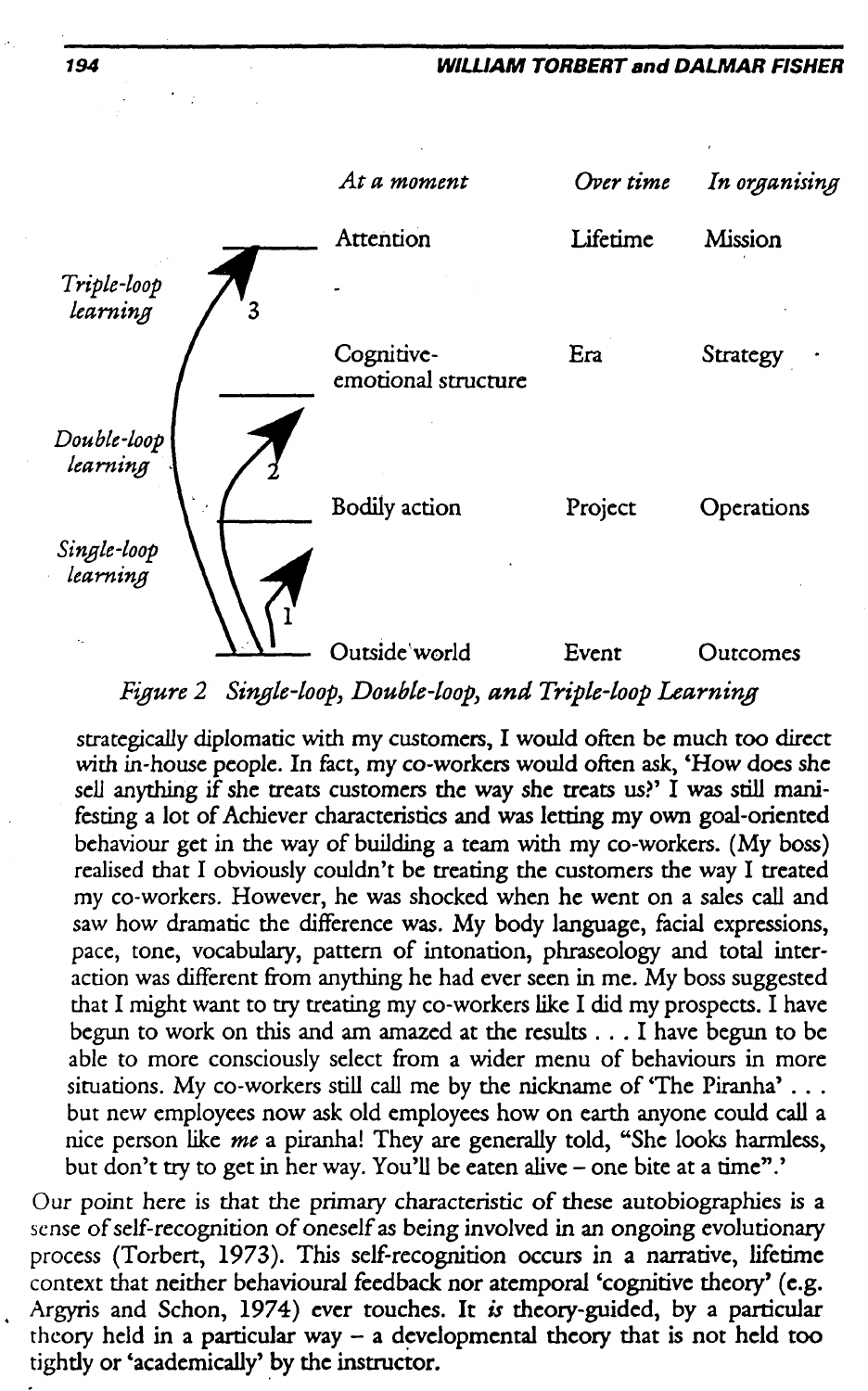#### *The Role* of *Autobiographical Writing, Conversation, and Awareness in the Action Inquiry Paradigm of Social Science*

The notion that story or narrative is the primary manner in which organisational interventionists and people in general make meaning out of their experience has become widely argued in literary studies, philosophy, and social science in recent years (Bateson, 1979; Bruner, 1986, 1990; Mangham, 1978; Ricoeur, 1981; Smith, 1991; Spence, 1982; White and Epson, 1990). Torbert (1973; 1991, final chapter) introduces a further notion (see Figure 2): that there are three qualitatively different types of feedback, learning, and knowledge, only the last of which corresponds to autobiographical-awareness-in-action (see also Habermas, 1979; Percy, 1975).

The first type of knowledge is empirical, technical, and ahistorical: it permits us to achieve a goal over time  $-$  to get to the bathroom in this building or to fix a certain machine. In single-loop feedback and learning, a person or organisation learns to change specific behaviour or operation, in order to more effectively achieve a pre-determined and constant goal or project.

The second type of knowledge is theoretical and structural: it gives us a distinct, systematic perspective on events (usually implicit and taken for granted) that seems eternal during the historical/developmental era in which we hold it. Through double-loop feedback, a person or organisation learns in a way that changes the very structures, strategies, and goals within which single-loop learning occurs, in order to more effectively approach a relatively intangible mission, purpose, or principle. Through double-loop feedback, a person or organisation changes developmental stages or eras.

Double-loop feedback occurs in at least two circumstances: first, when the person allows his cognitive-emotional structure to be revealed to himself, illustrated by the first set of excerpts from the student having trouble writing his paper; or second, when the person acts in a qualitatively new way for her, as the illustration of the woman's memory of her sixteenth year shows.

The third type of knowledge is an experiential ('autobiographical') awareness that appreciates how time-bounded goals, eternal perspectives, and one's own idiosyncratic life interweave in each present moment. With triple-loop feedback, the very taken for granted purposes, principles, or paradigm - one's entire sense of one's life project - may be reintuited (Bateson, 1973); also, inconsistencies among mission, strategy, operations, and outcomes are observed as they occur (Torbert, 1987; 1991b). In other words, triple-loop feedback is based on a free attention simultaneous with the experience - an attention that interpenetrates the other three 'territories of experience' rather than becoming identified with any one of them. In this sense, the autobiographical papers are only proxies for, or at best instigators of, real-time autobiographical awareness. Again, the 'sixteenth year' paper and the circumstances leading up to and following upon its writing illustrate this unusual process. The woman sees her life as a whole and its distinctive 'eras' as well. Thus, the sixteenth year event is seen, through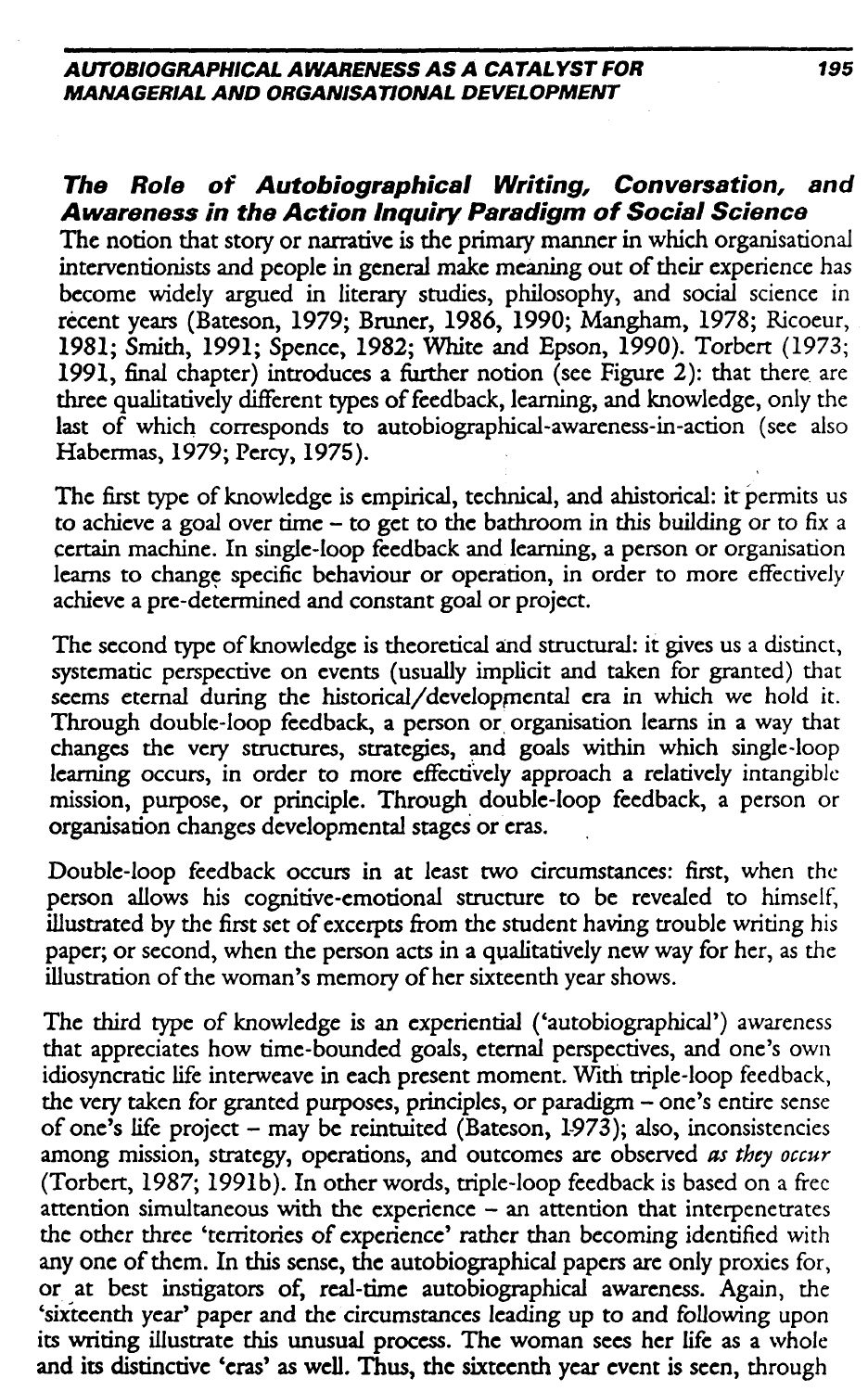the theory, not only as traumatic and survivable, but also developmentally progressive. At the same time, the question arises whether the current era has ended or deserves to end. The question arises *for her* what is developmentally progressive *now,* thus opening toward further transfonnation *in the present.*

Mainline social science - whether primarily quantitative or qualitative concerns the interaction between the first two types of knowledge. By contrast, the third type of knowledge, which also embraces the first two types, is the aim of the autobiographical and behavioural self-inquiry groups mentioned in this article and of the action inquiry paradigm of social science (Torbert, 1991).

## **Implications for cal Programmes and the Effort to Create Learning Organisations**

CQI (or TQM) programmes have largely been developed in the business, rather than the academic context, so notions such as developmental transfonnation and single/double/triple-loop learning are not part of their rhetoric. The notion of a learning organisation, by contrast, is at least partially an invention of the academic world and *is* linked to the notion of frame-changing, transformational learning.

In neither case, however, is it clear that we can point to any examples *in practice* of such learning, even in books which claim to be practice-oriented (Maccoby, 1981; Tichy and Devanna, 1986).

The question to which this article gives a panial answer is, *how can development toward* full enactment of CQI and learning organisations be encouraged? This partial answer is deceptively simple: *Through the creation* of *voluntary, ongoing autobiographical and behaviouralself-inquirygroups that aim toward triple-Joop, autobiographical awareness.* Only through this kind of awareness can organisational members see, as they act, whether and when their own day-today operations are congruent or incongruent with those of the organisation's mission (see Figure 2).

We say that this answer is 'deceptively' simple because to create such relatively non-goal-oriented groups requires: 1) a deep interest; 2) a certain amount of skill and comfort interweaving highly personal material and issues of professional effectiveness; and 3) a vision that increasingly sees into the multiple layers of each moment (i.e. precisely the type of awareness that the self-inquiry groups cultivate). All of these are post-Achiever qualities which, as we have seen (refer back to Table 1), few managers in any given setting are likely to display, but which are needed if they and their organisations are to become capable of realising their potential. Quality programmes not aspiring to, and animated by, triple-loop awareness are likely to stall, or to become totalitarian and exploitative of their employees, rather than empowering.

#### **REFERENCES**

ALEXANDER, C., DAVIES, J., DIXON, C., DILLBECK, M., DRUCKER, S., OETZEL, R., [.JFHI MAN At : and ORMF-TOHNSON D (1990) 'Growth of Higher Stapes of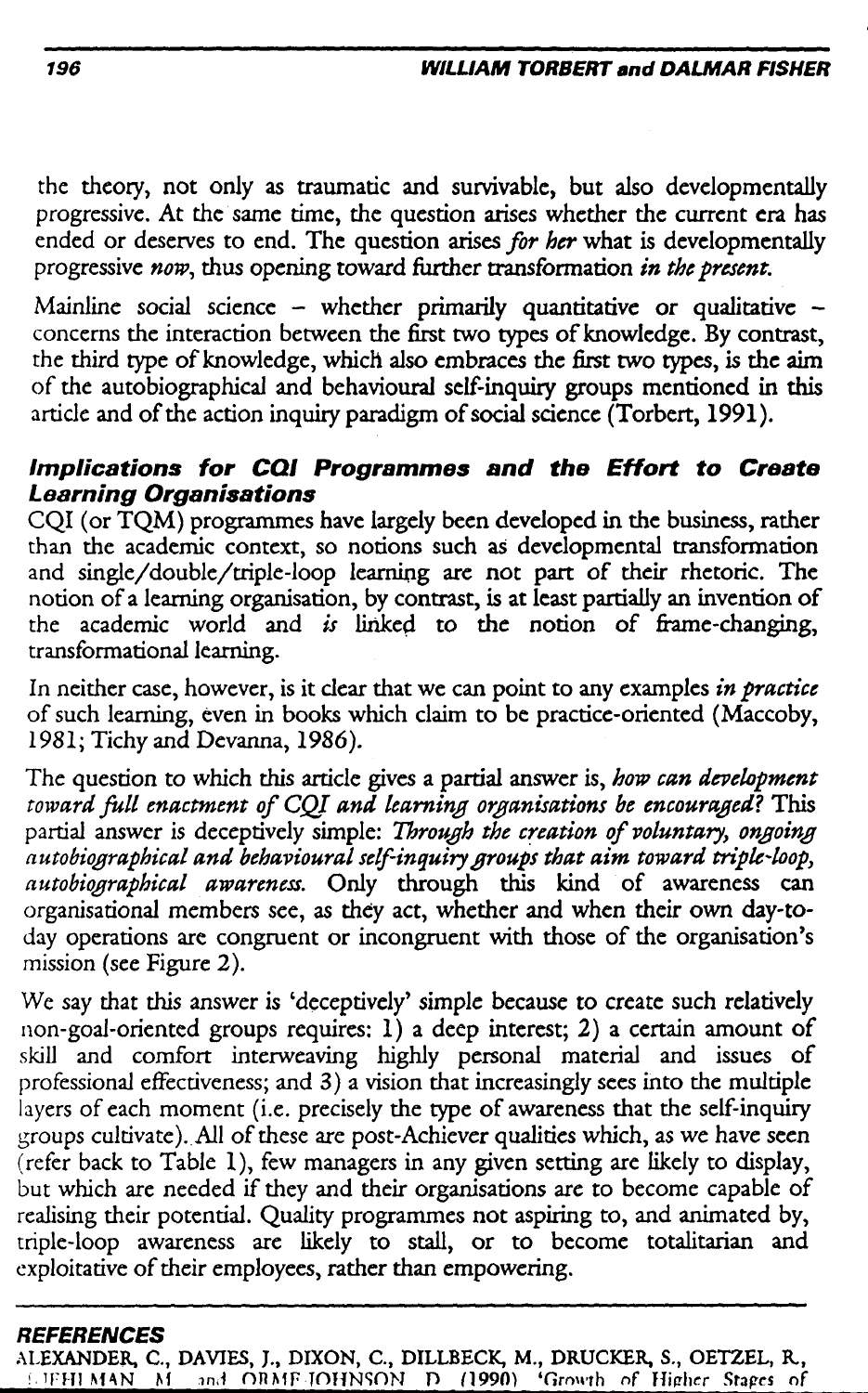#### **AUTOBIOGRAPHICAL AWARENESS AS A CATALYST FOR.** MANAGERIAL AND ORGANISATIONAL DEVELOPMENT

Consciousness: Maharishi's Vedic Psychology of Human Development" In C. ALEXANDER and E. LANGER (Eds.), *Higher Stll-ges ofHumll-n DePelopment: Pmpecti'Pes on Adult Growth,* Oxford University Press, New York .

ARGYRIS, C. (1991), 'Teaching smart people to learn', *Harvard Business Review* 

ARGYRIS, C. and SCHON, D. (1974), *Theory in Practice: Increasing Professional Effectiveness,* ]ossey-Bass, San Francisco

ARGYRlS, C. and SCHON, D. (1978), *Organiutional Learning,* Addison-Wesley, Reading, Mass.

ARGYRIS, C., PUTNAM, R., and SMITH, D. (1985), *Action Science: Concepts, Methods and Skills for Research and Intervention*, Jossey-Bass, San Francisco

BATESON, G. (1973), *Steps Toward an Ecology of Mind.* Ballantine, New York

BATESON, G. (1979), *Mind and Nature: A Necessary Unity*, Dutton, New York

BRUNER, J. (1986), *Actual Minds, Possible Worlds,* Harvard University Press, Cambridge, Mass.

BRUNER, J. (1990), *Acts of Meaning*, Harvard University Press, Cambridge, Mass.

COOK-GREUTER, S. (1990), 'Maps for Living: Ego Development Stages from Symbiosis to Conscious Universal Embeddedness', in COMMONS, M., et al. (Eds.) (1990), Adult *DePelopment,* 2. *Models and Methods in the Study ofAdolescent and Adult Thought,* Praeger, New York

FISHER, D., MERRON, K. and TORBERT, W. (1987), 'Human development and Managerial Effectivcness', *Group and Organization Studies,* Vol. 12, No.3, pp. 257·273

F1SHER, D., and TORBERT, W. (1991), 'Transforming Managerial Practice: Beyond the Achiever Stage', in R. WOODMAN and W. PASMORE (Eds.), *Research in Organizational Change and Development (Vol.* 5), JAI Press, Greenwick, Connecticut

FOWLER, J. (1981), *Stages of Faith: The Psycholom of Human Developmmt and the Quest for Meaning,* Harper & Row, New York

GILLIGAN, C., MURPHY and TAPPAN (1990), in C. ALEXANDER and E. LANGER (Eds.), *Higher Stages of Human Development: Perspectives on Adult Growth, Oxford University Press, New York.* 

HABERMAS, J. (1979), *Communication and the Evolution of Society*, Beacon, Boston

KANT, I. (1981), *Grounding for the Metaphysics of Morals*, Hackett, Indiannapolis

KEGAN, R. (1982), *The Evolving Self,* Harvard University Press, Cambridge, Mass.

KEGAN, R., and lAHEY, L. (1983), 'Adult Leadership and Adult Development" in KELLERMAN, B. (Ed.), *Leadership: Multidisciplinary Perspectives,* Prentice-Hall, Englewood. New Jersey

LOEVINGER, J., and WESSLER, E. (1978») *Measuring 'FDo Development, Vols.* 1 *and* 2, Jossey-Bass, San Francisco

MACCOBY, M. (1981), *The Leader,* Simon & Schuster, New York .

MERRON, K.) FISHER, D. and TORBERT, W. (1987), 'Meaning-Making and Management Action\ *Group and Organization Studies,* Vol. 12, pp. 274-286 '

MANGHAM) I. (1978), *Interactions and Interventions in Organizations,* John Wiley, New York

PERCY, W. (1975), *The Message in the Bottle,* Farrar, Straus and Giroux, New York

PERRY, W. (1970), *Forms ofIntellectual and Ethical Development in the College Years: A Schcmt,* Holt, Rinehart and Winston, New York

PUTNAM, R. (1990), *Putting Concepts to Use: Re-Educating Professionals for Organizational* Learning, Harvard Graduate School of Education Dissertation, Cambridge, Mass.

REASON, P., and ROWAN, J. (Eds.), (1981), *Human Inquiry: A Sourcebook of New Paradigm Research,* John Wiley, New York

RICOEUR, P. (1981), 'Narrative Time', in MITCHELL, W. On Narrative, Chicago University Press, Chicago

ROSSMOORE, D. (1989), 'Leader/Consultant Dilemmas: The Primary Barrier to Satisficing'. *Consultation,* Vol. 8, No. I, pp. 3-24

SMITH, D. (1991), *A Tale ofTwo Practices: The Role ofNarrative in Expert Intervention Praetiu,* Harvard Graduate School of Education Dissertation, Cambridge, Mass.

SMITH, S. (1980), *Ego Development and the Problem of Power and Agreement in Organizations*, George Washington University School of Business and Public Administration, Doctoral Disscrtation, Washing DC